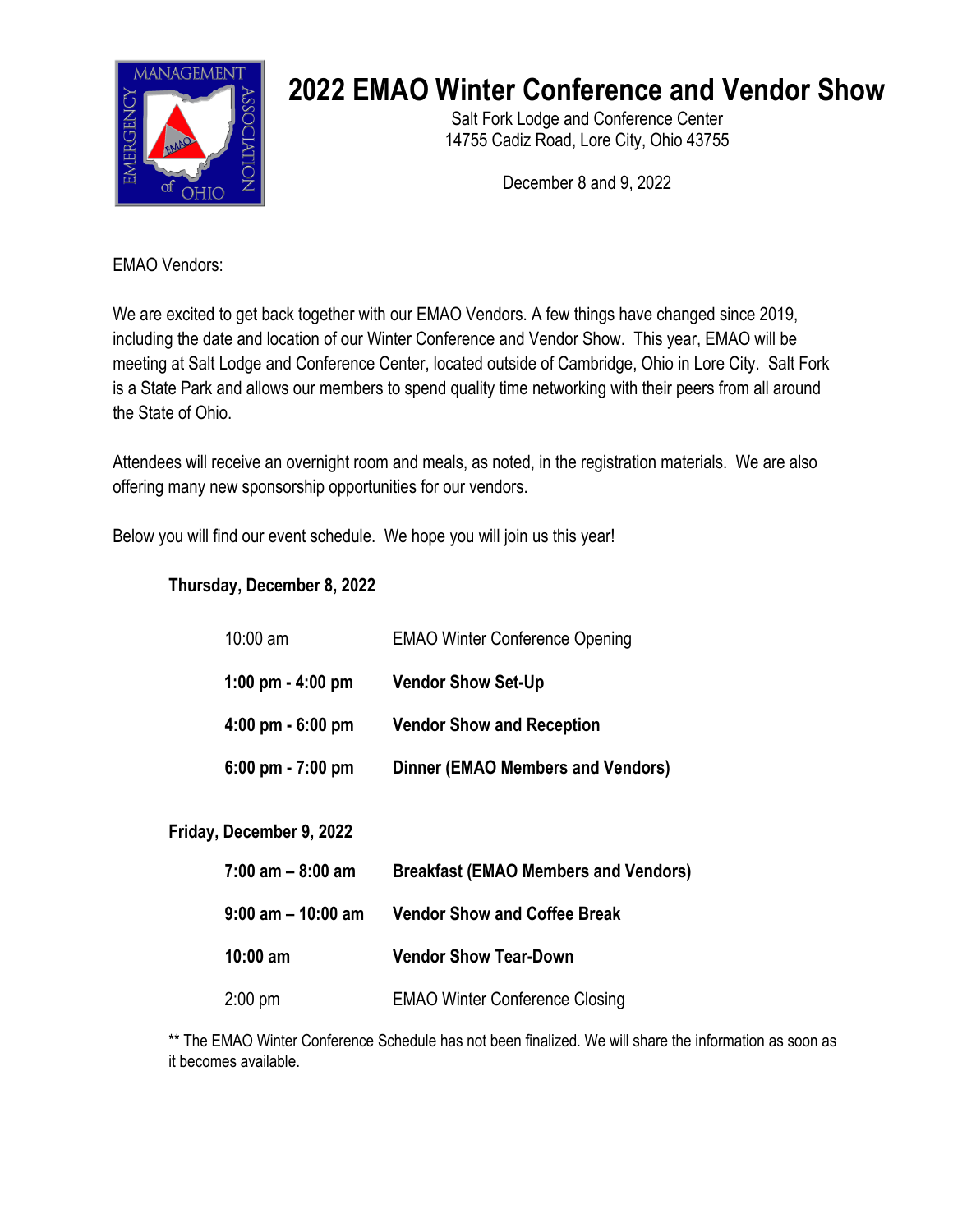

# **2022 EMAO Winter Conference and Vendor Show**

Salt Fork Lodge and Conference Center 14755 Cadiz Road, Lore City, Ohio 43755

December 8 and 9, 2022

# **REGISTRATION OPPORTUNITIES:**

**Thursday Overnight Accommodations:** \$120 per room

#### **Meals, as listed below:**  $$125$  per person

Thursday, December 8, 2022

- Thursday Night Reception (Cash Bar)
- Thursday Night Dinner

Friday, December 9, 2022

• Friday Breakfast

## **ADDITIONAL INFORMATION:**

## **Wednesday Overnight Accommodations:**

Wednesday Night rooms are available. Call (740) 435-9000 to make a reservation. This will be paid for individually, so make sure you have your credit card and mention that you are with the Emergency Management Association of Ohio to ensure you will be able to keep your room for both nights.

## **Shipping Information:**

If you need to ship materials to Salt Fork, make sure your shipping label has all the following information:

> Salt Fork Lodge Attn: Stacey Moore 14755 Cadiz Road Lore City 43755

We have a limited number of tables and rooms that are available so please make sure to get your registration and payment in as early as possible, as we will accommodate vendors on a first-come, firstserve basis.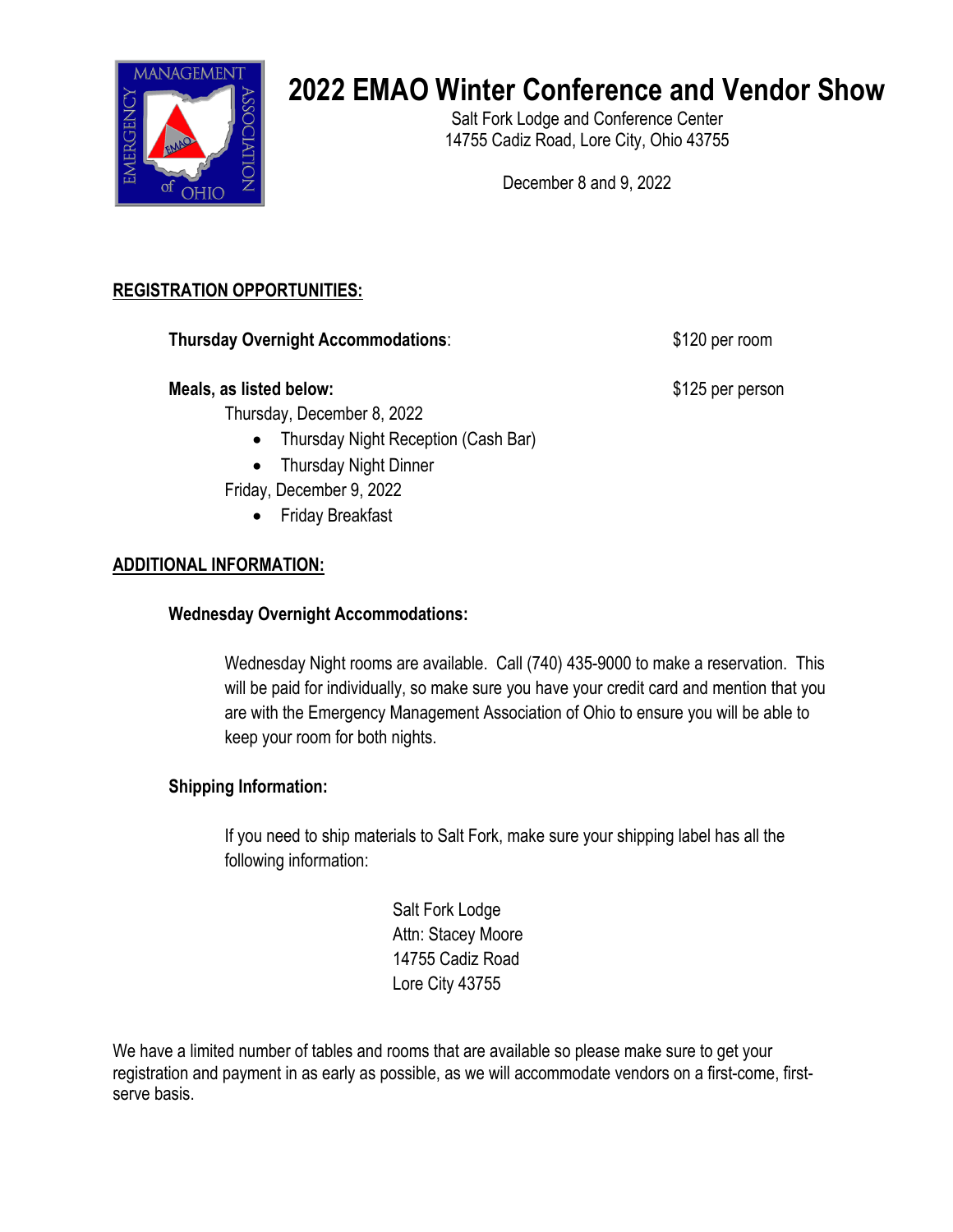| <b>2022 EMAO Winter Conference and Vendor Show</b><br>Salt Fork Lodge and Conference Center<br>14755 Cadiz Road, Lore City, Ohio 43755<br>December 8 and 9, 2022 |
|------------------------------------------------------------------------------------------------------------------------------------------------------------------|
|                                                                                                                                                                  |

# **Please Print**

| Sales Contact Name                                                               |  |  |  |
|----------------------------------------------------------------------------------|--|--|--|
|                                                                                  |  |  |  |
|                                                                                  |  |  |  |
|                                                                                  |  |  |  |
|                                                                                  |  |  |  |
|                                                                                  |  |  |  |
| I will need an extension cord at my table: Yes _________________________________ |  |  |  |

*2022 EMAO Winter Conference and Vendor Show Disclaimer:*

*Please note that we have a limited number of tables and hotel rooms available. We may not be able to accommodate any last-minute changes. Additionally, we will be unable to hold spaces until we have received a full-payment and no cancellations will be honored after October 1, 2022.*

*I have read and understand the disclaimer:*

*\_\_\_\_\_\_\_\_\_\_\_\_\_\_\_\_\_\_\_\_\_\_\_\_\_\_\_\_\_\_\_\_\_\_\_\_\_\_\_\_\_\_\_\_\_ \_\_\_\_\_\_\_\_\_\_\_\_\_\_\_\_\_\_\_\_\_\_\_\_\_\_\_\_\_\_\_\_\_\_\_* **PRINT NAME TITLE** 

*\_\_\_\_\_\_\_\_\_\_\_\_\_\_\_\_\_\_\_\_\_\_\_\_\_\_\_\_\_\_\_\_\_\_\_\_\_\_\_\_\_\_\_\_\_\_\_\_\_\_ \_\_\_\_\_\_\_\_\_\_\_\_\_\_\_\_\_\_\_\_\_\_\_\_\_\_\_\_\_\_\_\_\_\_\_\_\_\_ SIGNATURE DATE*